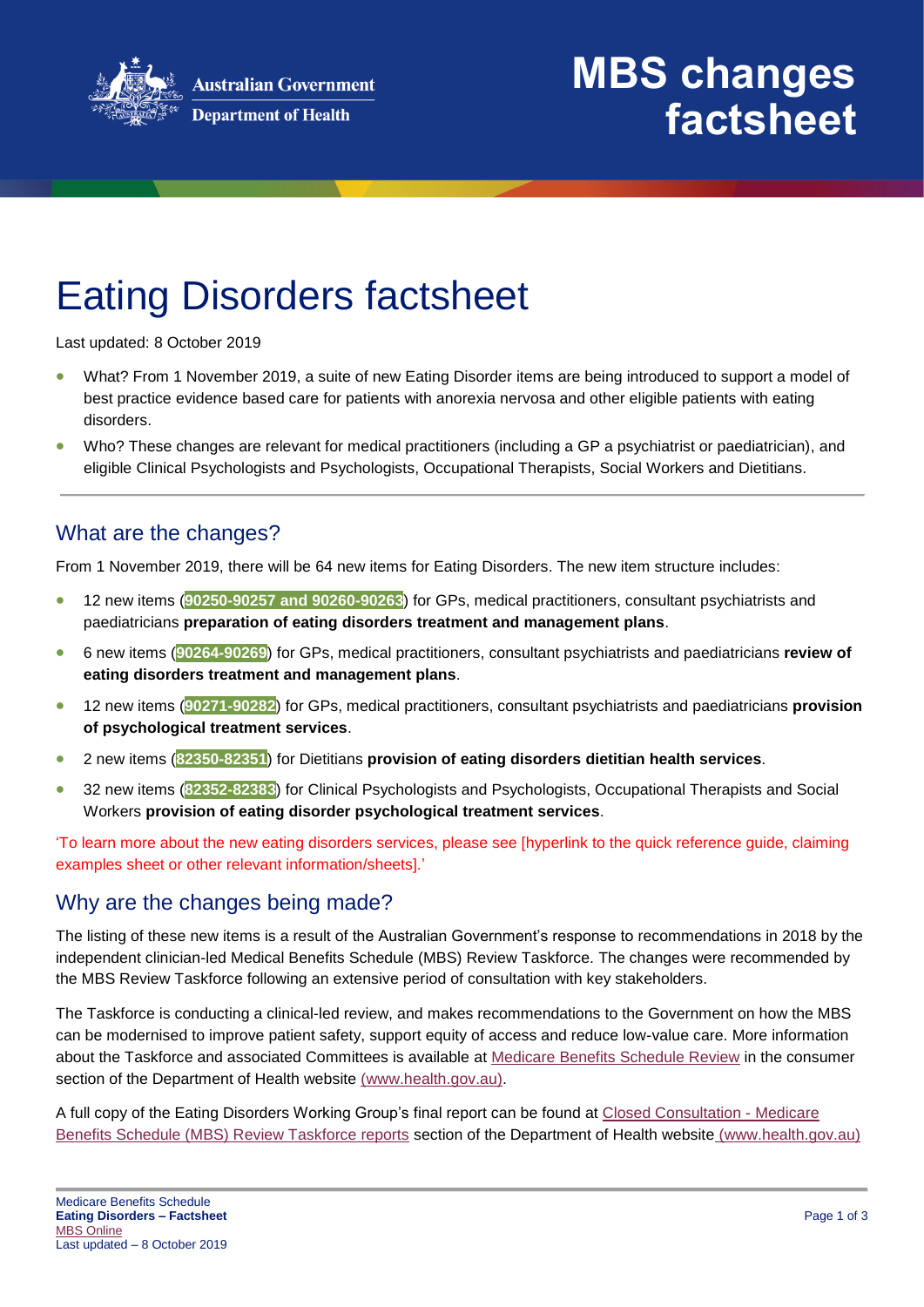

## **MBS changes factsheet**

### What does this mean for providers?

Providers will need to familiarise themselves with the new structure of eating disorders items, and associated rules and explanatory notes. General Medical Services Eating Disorders items (**90250-90257 and 90260-90269 and 90271- 90282**) will be located in *Category 1 Professional attendances – Group A36 Eating Disorders Services*. Allied Health services eating disorders items (**82350-82383**) will be located in *Category 8 Miscellaneous Services – Group M16 Eating Disorders*.

Providers have a responsibility to ensure that any services they bill to Medicare meet the eligibility requirements outlined in the legislation.

#### How will these changes affect patients?

From 1 November 2019, eligible patients will be able to receive a Medicare rebate for the development of a treatment and management plan by a medical practitioner (including a GP a psychiatrist or paediatrician), regular GP reviews of their progress against the treatment plan, a formal specialist review and receive access to a course of evidence based eating disorder psychological treatment, up to 40 services in a 12 month period, and access up to 20 dietetic services, in a 12 month period, depending on their treatment needs.

#### Who was consulted on the changes?

The Eating Disorders Working Group was established in December 2017, by the MBS Review Taskforce (the 'Taskforce'), to provide broad clinician and consumer expertise.

The MBS Review included a public consultation process on the proposed changes from 5 October 2018 to 2 November 2018. Feedback was received from a broad range of stakeholders and considered by the Eating Disorders Working Group prior to making its final recommendations to the Taskforce. Stakeholders included the:

- Australia and New Zealand Academy of Eating Disorders
- InsideOut Institute (formerly Centre for Eating and Eating Disorders)
- National Eating Disorders Collaboration
- Butterfly Foundation
- Consumers Health Forum
- Australian Association of Social Workers
- Australian Clinical Psychology Association
- Australian Psychological Society
- Royal Australasian College of Physicians
- The Royal Australian College of General Practitioners
- Royal Australian and New Zealand College of Psychiatrists

#### How will the changes be monitored and reviewed?

Eating Disorder items will be subject to MBS compliance processes and activities, including random and targeted audits which may require a provider to submit evidence about the services claimed.